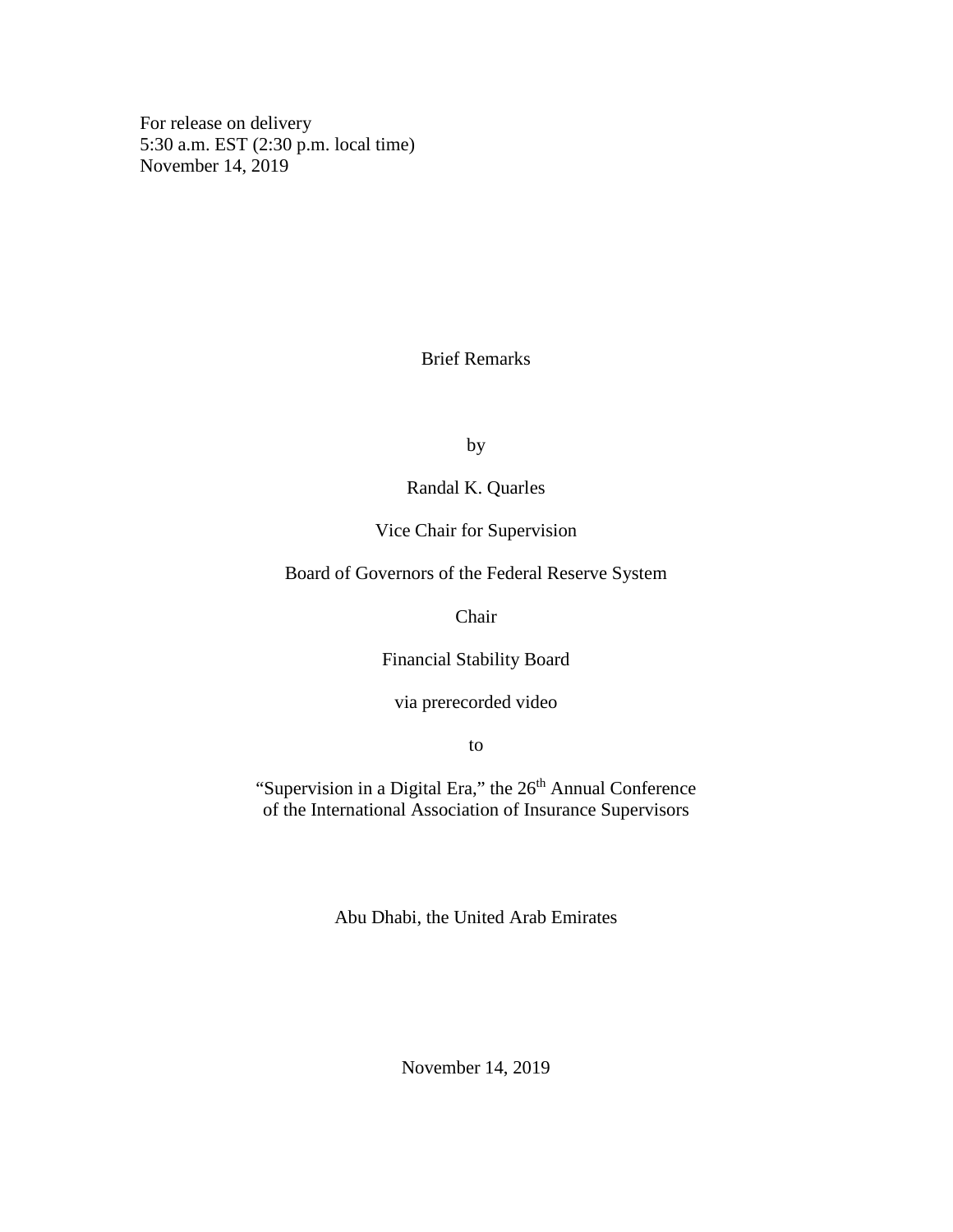I greatly regret I couldn't be with you today in Abu Dhabi. You are in a region of the world that's a fitting place to discuss the future of insurance supervision because of its ties to the very origins of insurance. The first written system of laws, the Hammurabic Code, in fact, included the first rules on loss liability. The ancient Arab tribal practice of *takaful*, a system of guarantees, gave rise to one of the earliest forms of mutual insurance, which was used to protect ship owners and cargo. The Middle East is the cradle of civilization, and civilization itself has always depended on the rules and guarantees that are the basis of insurance.

And while I couldn't be part of the your discussions, I am grateful for this opportunity to reach you with a message about how the International Association of Insurance Supervisors (IAIS) is supporting the Financial Stability Board's (FSB) goal of promoting a strong and stable global financial system.

The FSB was created to gather national and regional authorities together in a forum that considers and addresses financial stability risks. The IAIS's mission, to promote effective supervision of the insurance industry, is in full alignment with the goals of the FSB. The new global financial architecture built in the aftermath of the crisis requires continued cooperation among authorities, standard-setting bodies, and all stakeholders. Such cooperation is the basis of the FSB, and the basis for what the IAIS has achieved in the past quarter century, and what you are striving to achieve in the future.

Since becoming Chair of the FSB last December, I have had some time to observe the important work of the IAIS as one of the standard-setting bodies that are essential to the FSB. The IAIS has been an active contributor to the FSB's work through the Plenary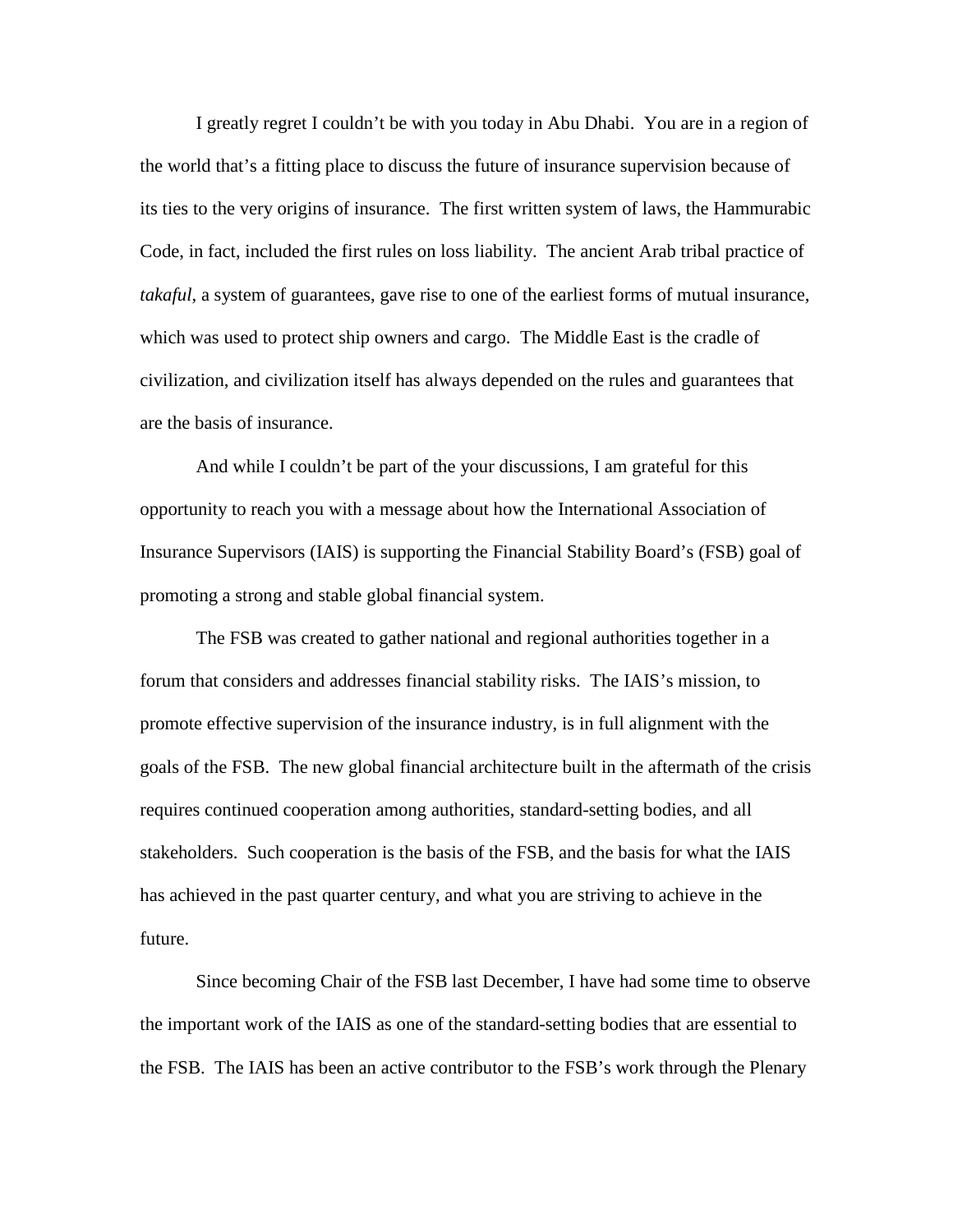and Steering Committees. It's also a valuable part of the work of the FSB Standing Committees on Supervision and Regulatory Cooperation and Standards Implementation. FSB members tell me they appreciate the regular updates by IAIS Executive Committee chair Vicky Saporta. Our two organizations have worked together closely on addressing systemic risk related to insurance. In particular, I appreciate the work of the IAIS to develop a Holistic Framework for the assessment and mitigation of systemic risk in the insurance sector.

As I indicated a moment ago, I know that the IAIS is celebrating its twenty-fifth anniversary. As we think back to 1994, and the step forward the IAIS represented for cooperation and coordination on insurance oversight, I think we can all marvel at how modest, relative to today, were the demands and the aspirations at that time for international standard-setting. On the one hand, insurance had been a global business for well over a century. On the other, the idea that an insurance company could be at the center of a global financial meltdown would have seem far-fetched. Likewise, even after the financial crises in developing countries in the late 1990s, few people believed that the world's largest and wealthiest economies could all be threatened with ruin by a truly global crisis. It is for this reason that we are *not* this year also celebrating the twentieth anniversary of the Financial Stability Forum, which was created in that more innocent era. It was replaced by the FSB a decade ago because of the urgent need for a larger and more ambitious organization to deal with the global crisis that few had seen coming.<sup>[1](#page-2-0)</sup>

That global financial crisis demanded a global response and the Group of 20 (G20) leaders called on national authorities to cast a wider net for membership than the

- 2 -

<span id="page-2-0"></span><sup>1</sup> <https://www.federalreserve.gov/newsevents/speech/quarles20191003a.htm>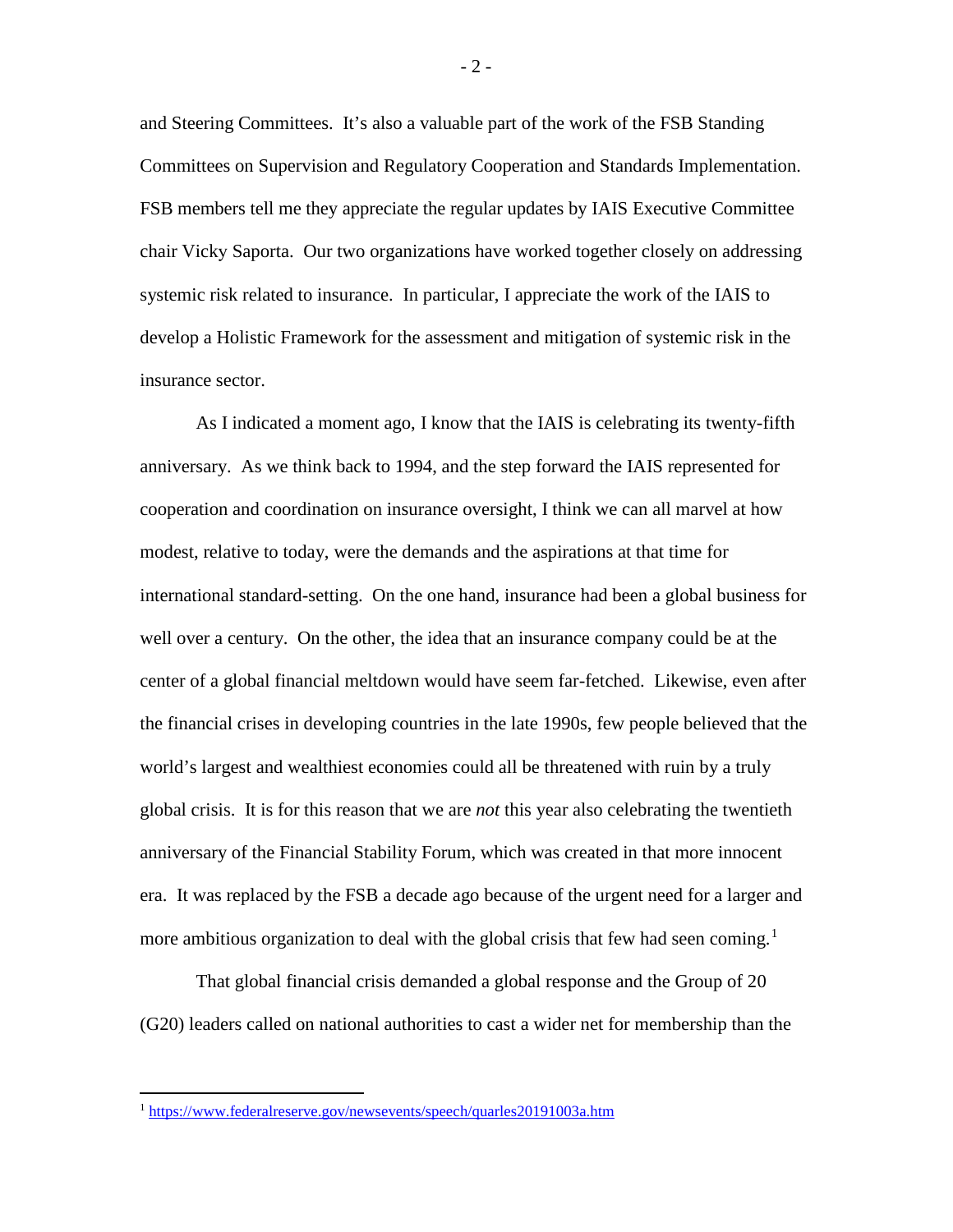Financial Stability Forum could offer. The first ten years of the FSB have seen important achievements in promoting global financial standards that have addressed weaknesses revealed by the financial crisis. Today, banks are more resilient due to higher capital and liquidity standards. We are addressing the "too-big-to-fail" problem, including through new statutory resolution frameworks and resolution planning. Over-the-counter derivatives markets are simpler and more transparent. And the risks emanating from nonbank financial intermediation that contributed to the crisis have diminished significantly.

But the FSB's policy work needs to advance in a few important areas. While resolution plans are in place for the global, systemically important banks, more work is needed to build effective resolution regimes for insurers. We have to keep up the momentum to ensure that markets have confidence that bailouts using taxpayer funds are a thing of the past.

The future, and the prospects for success, of both the FSB and the IAIS will turn on how we address the challenges of the changing nature of financial services that are coming from technological innovation and other sources. Your conference theme this year, "Supervision in a Digital Era" is timely, and the panels you have planned on these topics can inform the supervisory responses that all our governments are weighing. The rapid changes transforming the financial landscape mean we can't rely on the past for answers.

The FSB is committed to a forward-looking agenda to address new vulnerabilities and new challenges. Like the IAIS, we are developing a new financial stability surveillance framework. We're also examining possible unintended negative consequences of market fragmentation. And something that is capturing the attention of

- 3 -